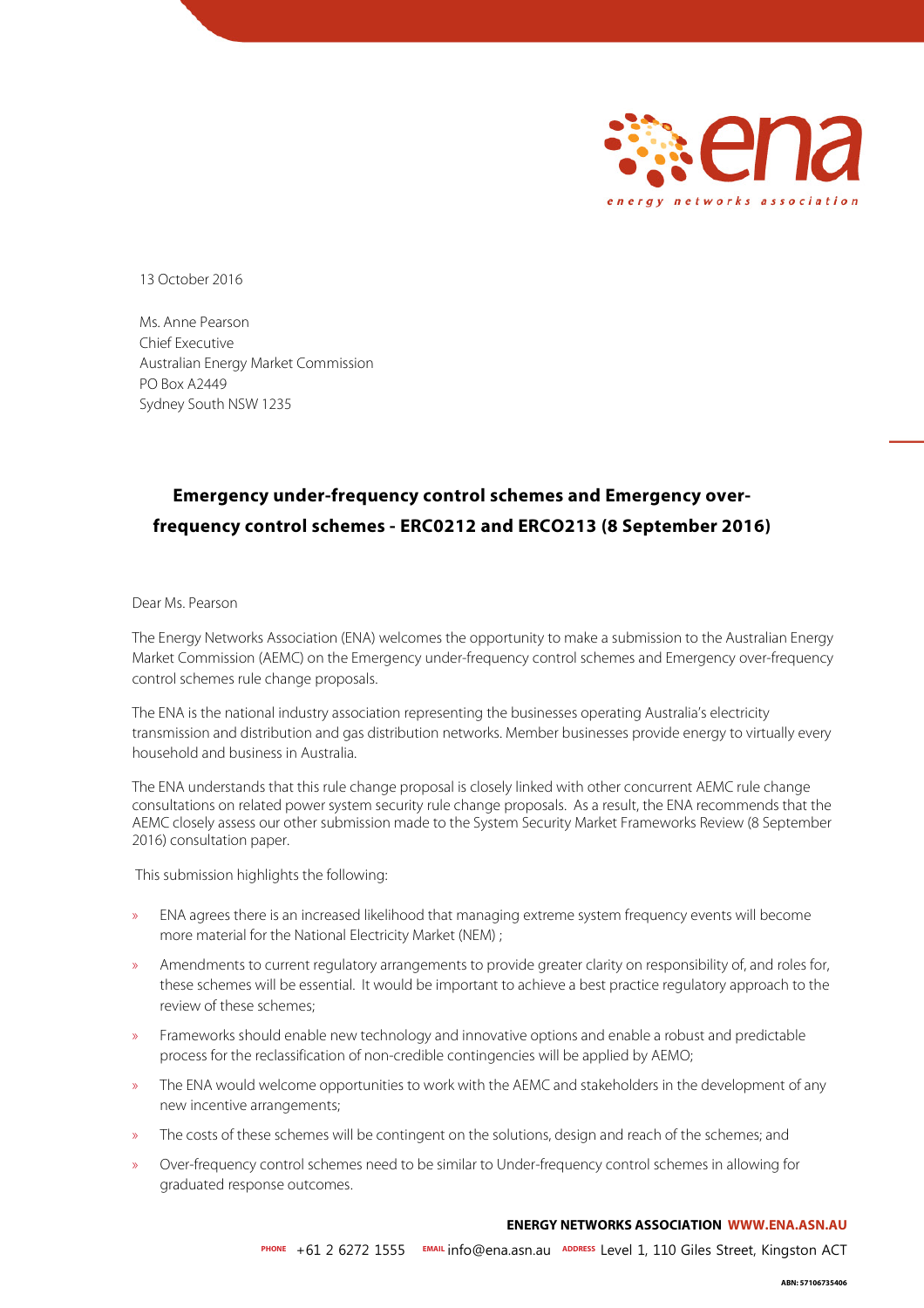The ENA's specific responses to the Consultation Paper questions are included in Attachment # 1.

Should you have any additional queries, please feel free to contact Norman Jip, ENA's Senior Program Manager – Transmission on (02) 6272 1521 or <u>njip@ena.asn.au</u>.

Yours sincerely

many

John Bradley **Chief Executive Officer**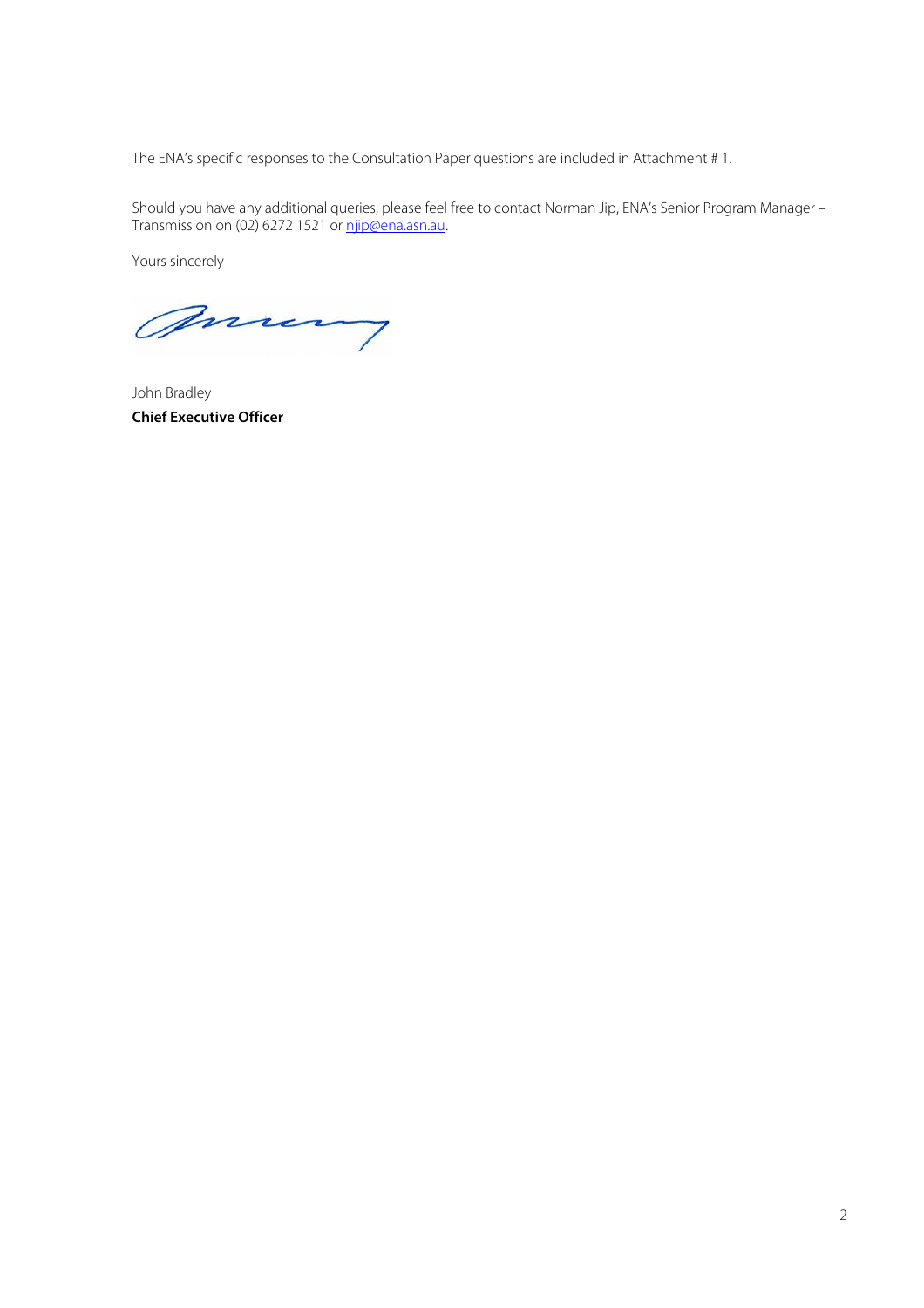## **Attachment 1 – ENA's Specific responses to Consultation Paper questions**

## **Question 1 - Materiality of issues impacting management of extreme frequency events**

## **(a) Are the issues identified by the proponent likely to have a material impact on the NEM, over the medium to longer term?**

The ENA agrees that the management of extreme frequency events is becoming more significant for the NEM. This is one issue that has been identified by the AEMO-led Power System Issues Technical Advisory Group (PSITAG) and subsequent work-streams for the whole of industry, more generally, to address. This is why the ENA has been actively supporting, and participating in, the work of both AEMO's PSITAG and the associated AEMC led Future Power System Security Technical Working Group.

The issues identified by the South Australian Minister for Mineral Resources and Energy are valid and in some regions; and under some situations, extreme frequency events are a meaningful contemporary concern, as they have the potential to have a material impact if not appropriately managed. These include: (i) Under-Frequency Load shedding (UFLS) schemes becoming less effective over-time as overall inertia declines; (ii) the assumed size of load blocks in UFLS schemes being less certain with significant amounts of embedded generation; and (iii) uncoordinated loss of generation where extreme over-frequency incidents occur.

This exposure will only increase in the medium term.

A more extreme instance involved the events of the South Australian state-wide blackout on 28 September 2016.

In Tasmania, the management of system frequency has been an issue for some time due to the relatively small size of the power system and the lack of availability of fast raise Frequency Control Ancillary Services (FCAS). Further, the generator contingency size has been capped<sup>[1](#page-2-0)</sup> in the frequency operating standards and a number of tripping schemes<sup>[2](#page-2-1)</sup> have been deployed to ensure that resultant net contingency size is below that cap.

An additional issue to be noted is the use of Rate of Change of Frequency (RoCoF) protection for Distributed Energy Resources (DER), for anti-islanding purposes and for generator's own protection purposes. For generators less than 30kVA, networks typically do not specify RoCoF protection for anti-islanding (but do specify the setting), but focus on the generator providing anti-islanding protection. However, RoCoF protection is commonly applied, and typically is specified for generators greater than 30kVA. The operation of this protection has the potential, whilst the network remains active, to exacerbate RoCoF and lead to further implications and operating consequences.

One prospective approach, is that the management of extreme frequency events should be considered as a single issue rather than two related; but separate issues. The setting design of any UFLS scheme will be heavily influenced by the need to limit overshoot to prevent inadvertent operation of any Over Frequency Generator Shedding (OFGS) schemes that may be present, and similarly the setting design for any OFGS scheme will be heavily influenced by the presence of a UFLS scheme.

In addition, any consideration will also need to take account of any potential:

- » new arrangements for the provision and management of system frequency
- » changes to the frequency operating standards, and
- » changes to the provision of FCAS.

## **Question 2 - Ability of current frameworks to deliver effective emergency frequency control schemes**

<span id="page-2-1"></span><span id="page-2-0"></span> $1144$  MW

 $\overline{a}$ 

<sup>&</sup>lt;sup>2</sup> AETV Generator Contingency Scheme (GCS) and the Basslink Frequency Control System Protection Scheme (FCSPS).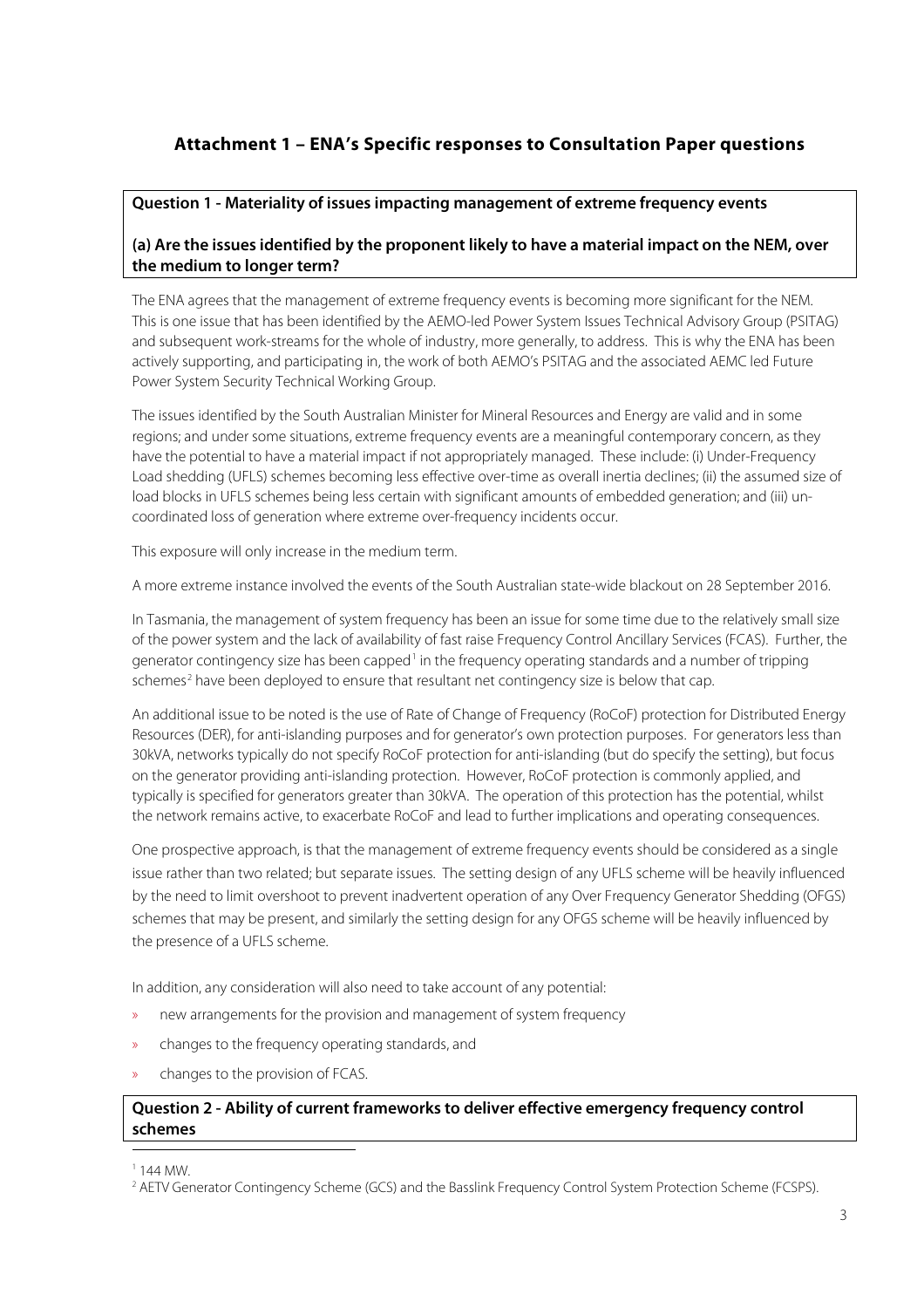## **(a) Do current frameworks, including currently allocated responsibilities of different parties, allow for the effective consideration of all physical solutions to extreme frequency events?**

The ENA suggests that the current regulatory arrangements would be significantly improved if there was greater clarity of the respective roles and obligations for all parties involved in managing extreme frequency events.

A clearly defined set of principles that places unambiguous obligations on the relevant parties will be required to provide certainty on the ability of AEMO and Network Service Provider's (NSPs) to implement emergency control schemes to manage extreme frequency events (under and over) in a timely manner and that the schemes can be monitored and maintained efficiently. This is especially the case should over frequency generator shedding occur. Relying on a good-will approach amongst parties to these issues is indeed fraught**.**

The ENA is aware that the AEMC's Technical Working Group is already examining some of these issues, but for completeness, ENA considers that the following areas should be of particular focus for the AEMC:

- » Unambiguously allocating responsibility for (a) defining non-credible contingency events to be covered by the emergency control schemes, and (b) for the design of these schemes. On the latter, the existing requirement of 60 per cent of the load may be appropriate in some systems/areas but not for others. In lengthy transmission systems, such a quantum of shed load would result in severe overvoltage issues. Overvoltage can lead to additional tripping of generators and even damage to transformers. Tripping of generators can exacerbate the overvoltage.
- » Whether the schemes should also focus more on a hybrid load perspective that includes solar photovoltaics and batteries, as well as a more realistic supply and demand continuum, rather than the discrete players the NEM commenced with (i.e. generators, transmission, distribution, and customer roles).
- » Recognising that current arrangements could be enhanced to cater for two-way interconnector flows with the potential for significant flow changes over relatively short intervals.
- » Prioritising a coordinated control approach for DER, and

 $\overline{a}$ 

» Noting that oversight of UFLS schemes are not the sole responsibility of one party, and the way they are managed by jurisdictions can and do have significant impacts across different sectors of the economy and community. One example is the multi-party, Victorian Electricity Emergency Committee – Technical Working Group (VEECTWG) that oversees the Victorian UFLS scheme. This involves AEMO as Transmission Network Service Provider (TNSP), the Jurisdictional System Security Coordinator (JSSC), government and Distribution Network Service Providers<sup>[3](#page-3-0)</sup>.

Since energy sector transformation is rapid there is a need for vigilance and accountability in identifying and addressing effects that could impact system security. The ENA supports a best practice approach to oversight of UFLS effectiveness and considers this should be adequately articulated through the National Electricity Rules (NER).

#### **Question 3 - Potential changes to emergency frequency control schemes**

<span id="page-3-0"></span><sup>&</sup>lt;sup>3</sup> The role of the group is "to maintain documentation associated with load shedding facilities, load shedding priorities, and load restoration priorities. The working group also reviews the operation of load shedding facilities after electricity emergency incidents. It will also periodically review load shedding and restoration priorities in consultation with stakeholders and review electricity emergency incidents, continuously improving emergency procedures and load shedding and restoration priorities" (refer AEMO website).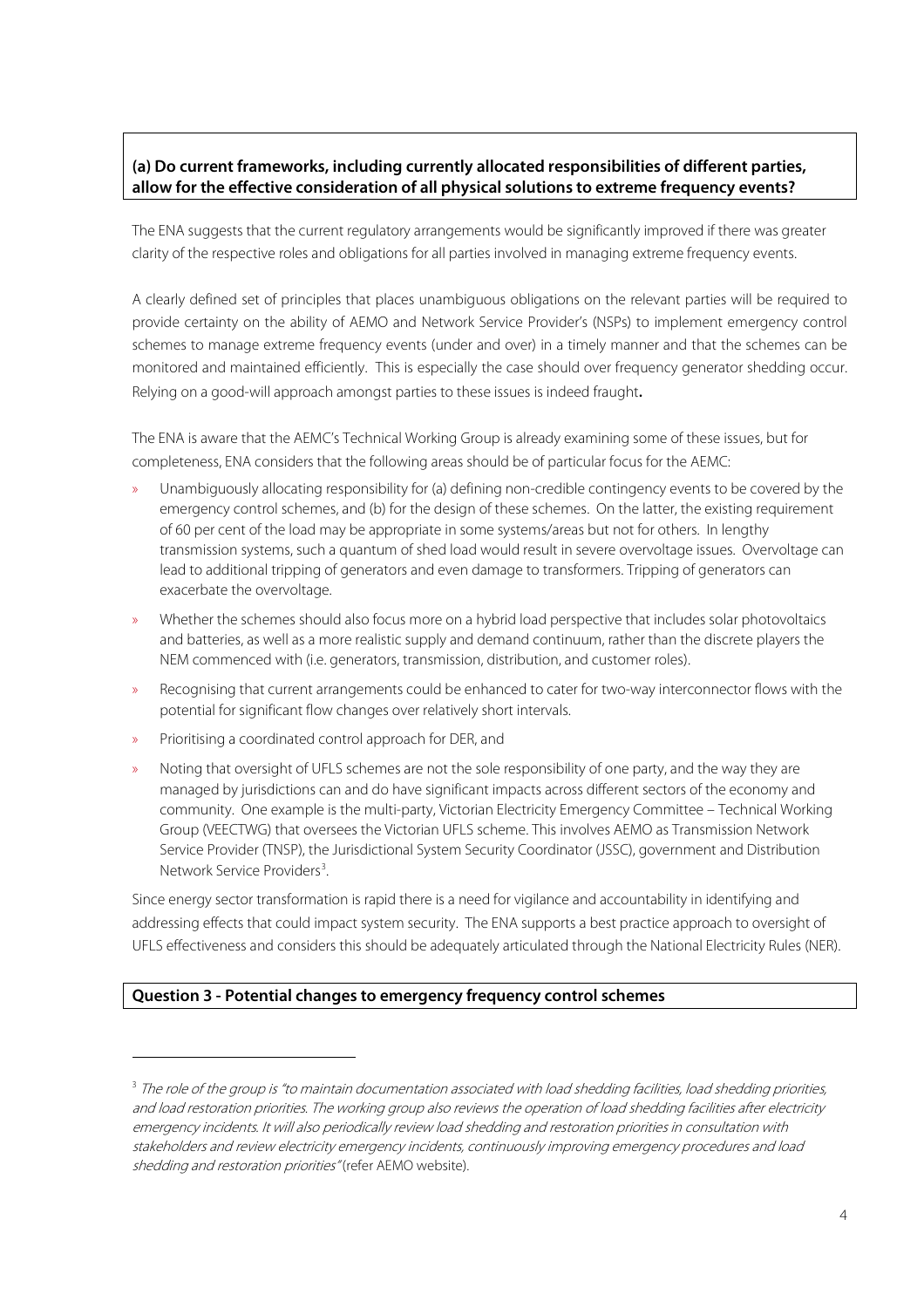- **(a) Do the current NER frameworks already allow for, actively prevent, or fail to account for, new technologies that could be used to provide more effective emergency frequency control schemes? How would these new technologies work and what kind of solutions can they provide?**
- **(b) Is there a need for a framework to identify specific non-credible contingencies that AEMO should develop emergency frequency control schemes to address?**
- **(c) Could this issue be addressed by AEMO reclassifying certain currently non-credible events as credible, under NER clause 4.2.3A?**

**Response to 3 (a):** The ENA observes that the current NER framework is somewhat neutral on technology. It does not preclude it, but alternatively, it is not a strong enabler of the implementation and deployment of such schemes. It also does not adequately address requirements for DER or storage options.

The current framework appears focused on 'static' load, and the simple use of frequency thresholds for shedding load which appears inadequate for future NEM requirements.

AEMO have also tended to typically seek design settings based on technical capabilities of installed equipment rather than propose settings potentially requiring costly upgrades to the control system(s).

Consequently, the ENA proposes some changes to the current framework. Some suggestions include:

- » The NER framework could include advanced performance requirements for load shedding options. There is also potential for the use of load shed blocks to be displaced with fast acting individual customer targeted schemes.
- » Considering the participation of mini-grids which may have the incentive to disconnect and preserve local supply, but potentially increasing the consequences for the broader power system.
- » DER could have standards that force a governor style response from storage (assuming not in AS4777) rather than requiring accompanying communications.
- » Applying fast ramping of industrial loads. Major Industrial (MI) loads (pot lines and furnaces etc.) that take their load via power electronics are in some cases capable of fast ramping rather than tripping. In some specific situations it may be just as, or more, effective to provide the MI load with a fast ramp signal rather than trip the load.
- » Some MI loads have portions of their load which may result in adverse outcomes if tripped without notice (i.e. environmental impact or plant damage). While the NSP may want to maintain control/ownership of the relays, there are situations where it is advantageous to open circuit breakers deep within the MI plant. While these arrangements are not prevented under the existing arrangements a framework that helps facilitate these types of outcomes may be beneficial, and
- » In some situations, rapid response generators may also be capable of providing emergency frequency response (for e.g. tail water suppression). Again while not prevented, they are also not actively facilitated by existing arrangements.

**Response to 3 (b):** The ENA argues that there is a clear need for a robust framework to identify specific noncredible contingencies that AEMO should develop for these schemes to address. This would assist in providing transparency and clear obligations (for example, sub-regions, and Central Business Districts' requirements).

NER clause S5.1.8 already requires NSPs or registered participants to install schemes to minimise disruption. However, without a clear definition of protected events (and RoCoF standards), it would be inefficient to install schemes for all non-credible events. Further, the ENA notes that with the onset of more extreme frequency issues this clause has not kept pace to adequately address these emerging concerns. As outlined in the ENA's concurrent response to the AEMC on its System Security Market Frameworks Review consultation, the system changes resulting in the loss of synchronous generation were not contemplated at the time of the development of the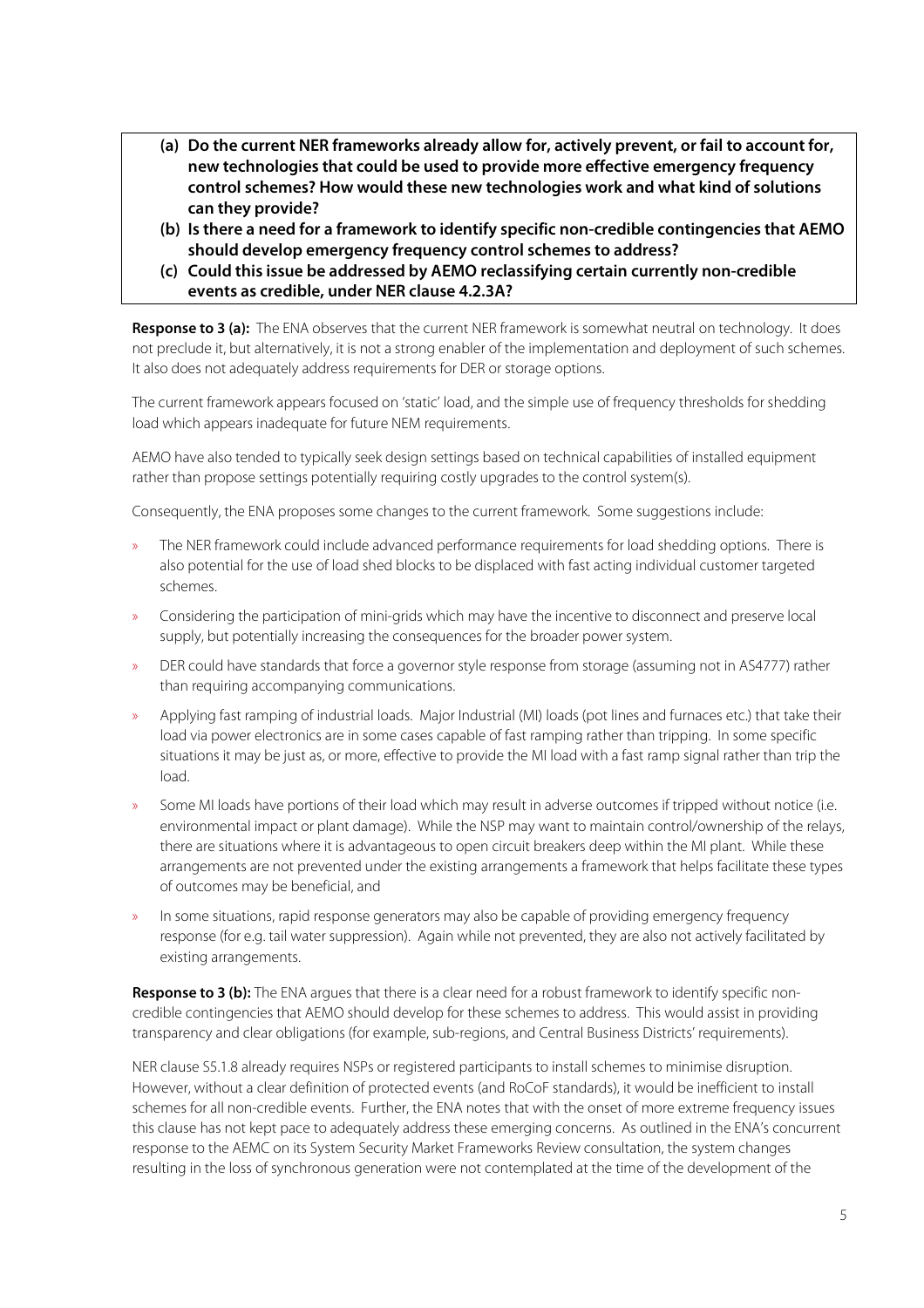current regulatory framework. It is necessary and timely to examine the institutional and regulatory responsibilities as applied to this clause.

To address the current uncertainty of roles and responsibilities, clause S5.1.8 could be expanded to provide TNSPs with explicit responsibility for managing change in frequency including fast frequency response for a predefined set of non-credible contingency events. This approach would leverage the existing capability, information management systems and forecasting capacity of TNSPs given their current responsibilities. For instance, modern TNSP infrastructure such as Optical Ground Wire (OPGW) systems provide fast communication capabilities which may support management of change in frequency.

The economic efficiency with which TNSPs achieve such explicit obligations for system strength outcomes would remain the subject of regulatory oversight. This would provide explicit arrangements for TNSPs to leverage existing capacities or procure efficient support as required to meet relevant regulatory obligations.

» Where it is technically feasible to do so, and it has been independently established that there is a clear economic benefit to implementing an emergency frequency control scheme to reduce the impact of a small number of defined non- credible contingencies (i.e. protected events), it would seem sensible to do so.

**Response to 3 (c):** The ENA acknowledges that AEMO has the existing ability to reclassify certain non-credible events as credible, under NER clause 4.2.3A. The crux of the issue is how AEMO decides to apply such a capability. The ENA asks that AEMO be more judicious in signalling potentially high-impact incidents to the market and stakeholders. In hindsight, there may have been cause to do so ahead of the events of 28 September 2016 in South Australia when lightning and extreme weather was in proximity to the 275kV transmission lines in the State's midnorth. The current system is quite binary and also does not necessarily fully consider High Impact Low Probability events.

If specific non-credible contingencies are to be identified, and addressed, the outcomes sought may need to be specific, to ensure cost-benefit analysis is appropriately accounted for. The general reclassification provision, and treatment in that event, may not be appropriate to all of the specific 'protected events' identified.

Potentially, a more efficient approach may be to create a third category of events (separation events) which are targeted at facilitating a combination of measures to manage the contingency. That is, the contingency may be mitigated by a combination of system control schemes, and constraint equations, with the objective being to reduce the magnitude of the contingency to a point that it can be managed by other conventional systems/frameworks (e.g. FCAS).

#### **Question 4 – Governance arrangements**

- **(a) What roles should be played by different parties, including AEMO, NSPs, JSSCs, market participants and the Reliability Panel, in the framework for emergency frequency control?**
- **(b) What would an appropriate incentive regime for NSPs look like if they were tasked with additional roles in developing, monitoring and adapting emergency frequency control schemes?**

**Response to 4 (a):** The ENA considers that with time the NEM will require more sophisticated emergency load shedding and frequency control schemes. The JSSC, AEMO, TNSPs and DNSPs will all have roles in relation to performance.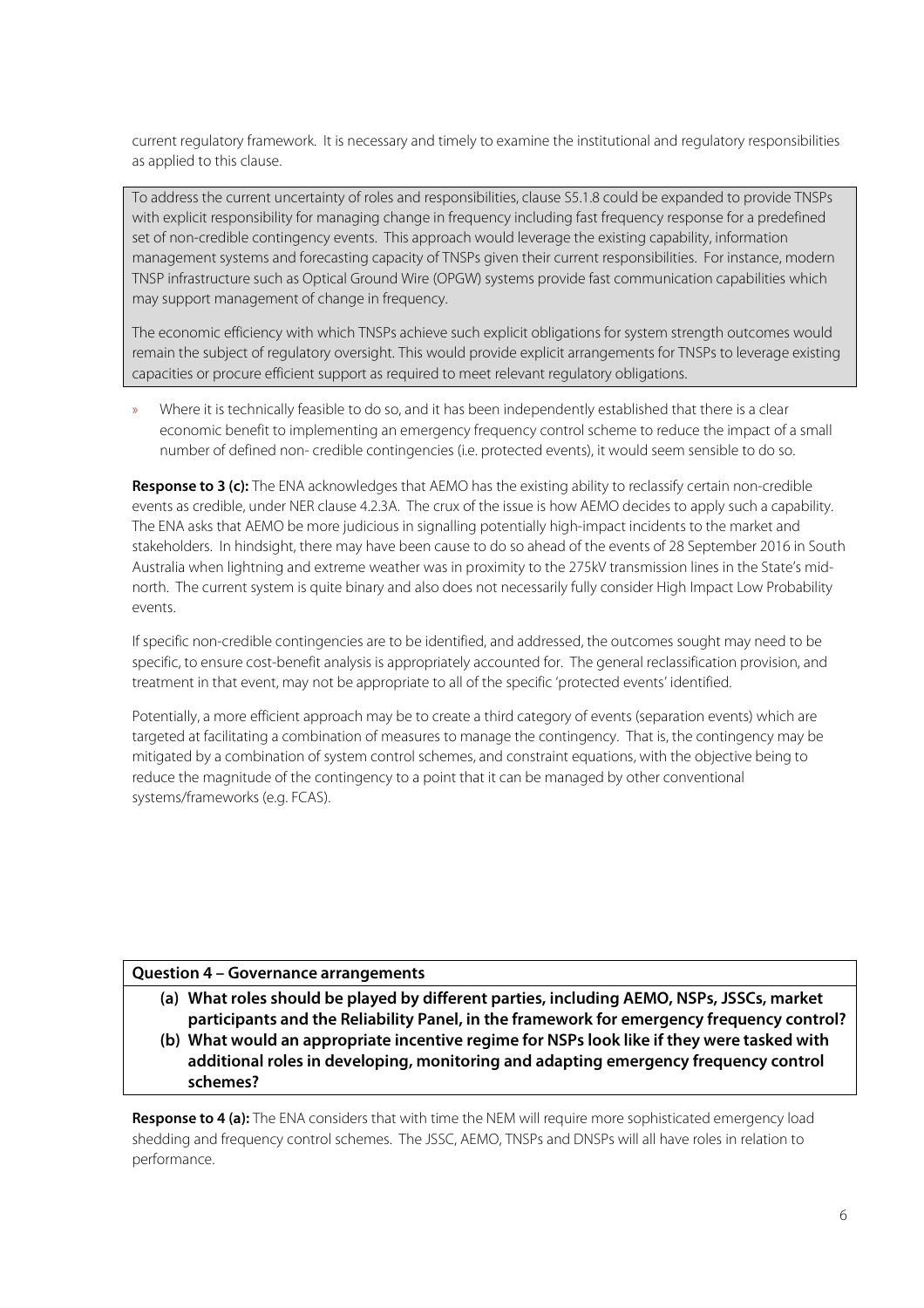The objective could be assigned by the AEMC's Reliability Panel and included in the Rules. The Panel should also determine RoCoF standards and the non-credible events which emergency control schemes should protect against. Other parties should provide input into the Panel's processes (either directly or through consultation opportunities).

As proposed in our response to Question 2, roles and responsibilities will need to be made unambiguous. This is especially the case in meeting the new paradigm facing the industry, for both under and over frequency control schemes. As noted in the Consultation Paper, existing arrangements around OFLS is unclear, and the overfrequency relays tend to protect the generator rather than the power system and may result in an uncoordinated response that needs to be mitigated against.

The ENA expects that any new framework would:

- » Require generators to participate in emergency control schemes where it was determined necessary by the Australian Energy Market Operator (AEMO) and the relevant NSP. Details associated with their participation could form part of the generator performance standard documentation.
- » Require loads to participate in emergency control schemes where it was determined necessary by AEMO and the relevant NSP. Details associated with their participation could form part of the connection agreement documentation.
- Require the relevant NSP(s) to implement emergency control schemes where it was determined necessary under the Rules and/or AEMO guidelines, and provide advice to AEMO on appropriate settings.
- » Require AEMO to provide oversight of the settings for the emergency control schemes and coordination across jurisdictions where required. AEMO should also be responsible for ensuring that the principle of "sharing the pain" between Jurisdictions is preserved.
- » Require the Reliability Panel to establish and periodically review any framework that was established.
- » Allow the JSSC the flexibility to apply complementary or additional requirements for a specific jurisdiction if they felt it necessary for their jurisdiction. For example, there will be a need for load and generation profiles on the distribution networks to be mapped to enable the most effective load shedding arrangements. Effectiveness may also require more granular load shedding solutions in the future. The DNSP may be best placed to analyse these effects in conjunction with its existing planning roles, and
- » There would also be a role for an independent arbiter to ensure that generators offered sufficient FCAS services to limit the number of operations of the emergency control schemes. An over-riding concern is that generators may choose not to offer FCAS services to maximise energy output.

**Response to 4 (b):** The ENA considers that an appropriate incentive scheme could be warranted, noting that NSPs need not participate in over frequency control schemes. AEMO should develop these emergency frequency control schemes in collaboration with NSPs.

- » The details of such a scheme would need to be cognisant of, and complimentary to, existing schemes. At this stage, such a scheme would be contingent on the scope and design of these emergency control schemes.
- » Any incentive scheme should be based on the principles that it should not penalise an NSP for factors beyond its control, reward for innovation (e.g. similar to NCIPAP-style expenditure), not be amended without appropriate notification, and not leave a NSP in a worse financial or commercial situation, in meeting any new obligation.
- » A least cost approach needs to be balanced against reasonably expected outcomes from these schemes.
- » Incentives for NSPs could focus on improvements in effectiveness of the load shedding schemes, having regard to factors such as: confidence in outcome based on data analysis and solution philosophy, equity for customers, long-run costs, and actual performance.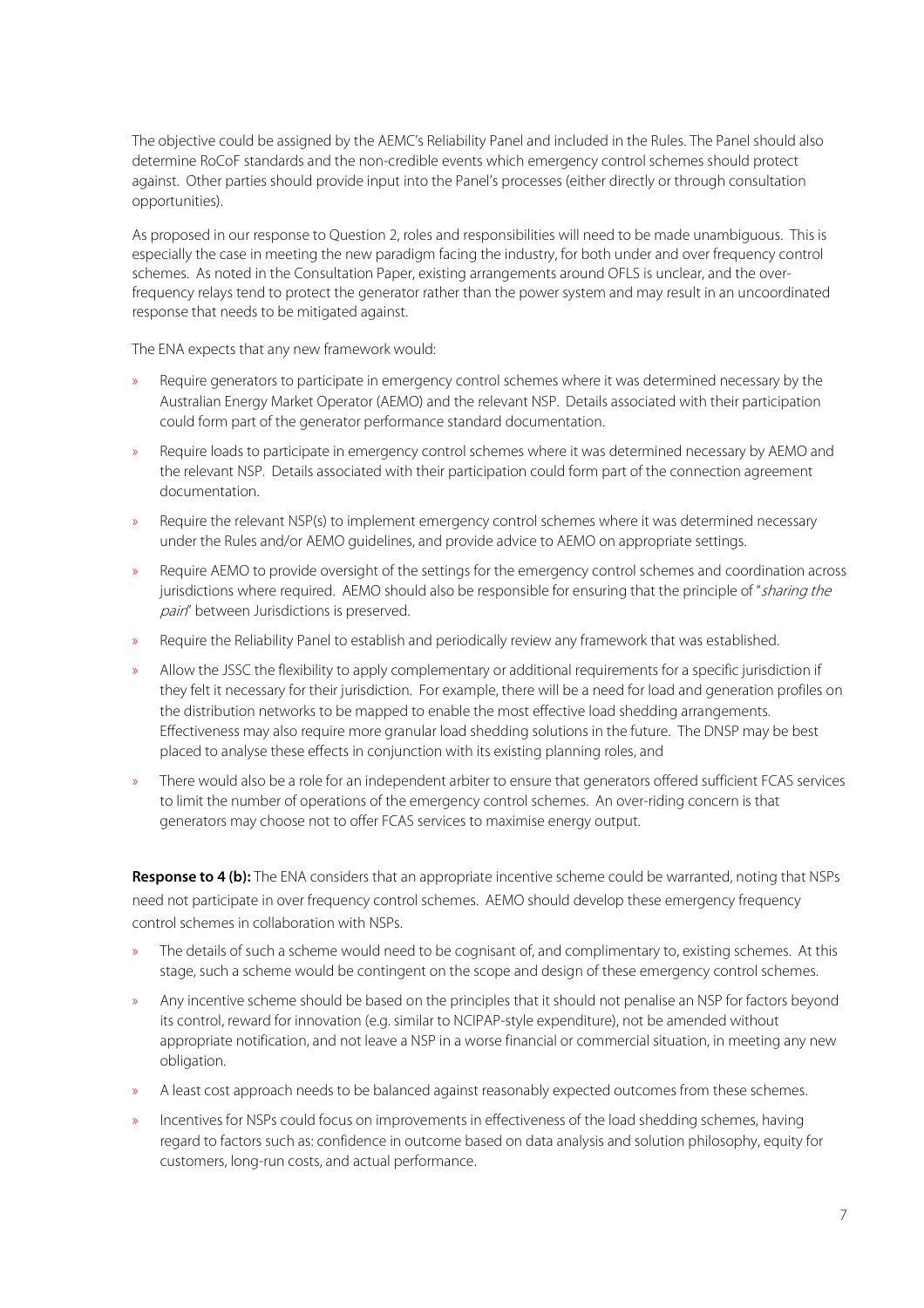The ENA and its member businesses are willing to work with the AEMC and other stakeholders in any further deliberations on how an appropriate incentive scheme for emergency frequency control schemes would operate. It appears crucial that NSPs be integrally involved in its development and potential implementation.

» In terms of funding for these schemes, the ENA considers that funding should be made available to NSPs to provide the equipment to effectively implement a scheme which takes account of issues arising from the operation of the scheme (such as overvoltage). Further, NSPs must have the ability to recover legitimate costs incurred in fulfilling their obligations with respect to the implementation and maintenance of emergency control schemes.

## **Question 5 – Costs to participants**

## **(a) What kind of costs are likely to be faced by participants if a new framework for emergency frequency control schemes is introduced?**

On this particular question, the ENA provides some indicative positions.

The potential costs associated with implementing EFCS for NSP's will depend on, amongst other considerations:

- » The technical performance required from the schemes and/or intended solution
	- A restriction of RoCoF by introducing technical obligations on generators will have minimal costs on NSPs. However, costs associated with a wide area control scheme will depend on the existing infrastructure of the NSP.
	- It is assumed that the ultimate aspiration will be to move towards a locally deployed adaptive scheme that is capable of accepting inhibits (based on active power direction), having multiple setting groups selected in real time by one or more system parameters (i.e. system inertia) and that the relays will be capable of definite time, and ∆f/∆t settings.
	- The time frame for when this level of sophistication is required will vary across the various regions and hence it is expected that cost will vary greatly. Also associated with any intelligent adaptive scheme will be the cost of establishing and maintaining high availability, high speed communications with the field devices.
- » What proportion of existing assets can be used (existing UFLS relays, bay controllers etc.) in the new schemes?
- » Does the scheme need to be fully duplicated, or only duplicated for loads above a certain MW threshold? and
- » If it only involves reprogramming or procuring smarter relays, then it will likely be of a minor quantum.

More broadly, some other participant costs may include, but not be limited to:

- If constraints on the transmission network are involved, then potentially significant costs to market participants could arise (ultimately customers) as there will likely to be winners and losers
- Consideration of the accountabilities of mini-grids, and
- Such schemes will impact generator performance standards (GPS) of different technologies and it appears the role of loads which have no GPS equivalent, will also require examination. This could lead to necessary upgrades and associated costs.
- » The cost of implementing emergency control schemes should be borne by NSP's in the first instance and form part of the regulated asset base (on the understanding that such costs will be recoverable).
- » There should be no financial payments for other parties to participate in the scheme(s) as they all should enjoy the benefits of these schemes, and their operation should be a rare event.